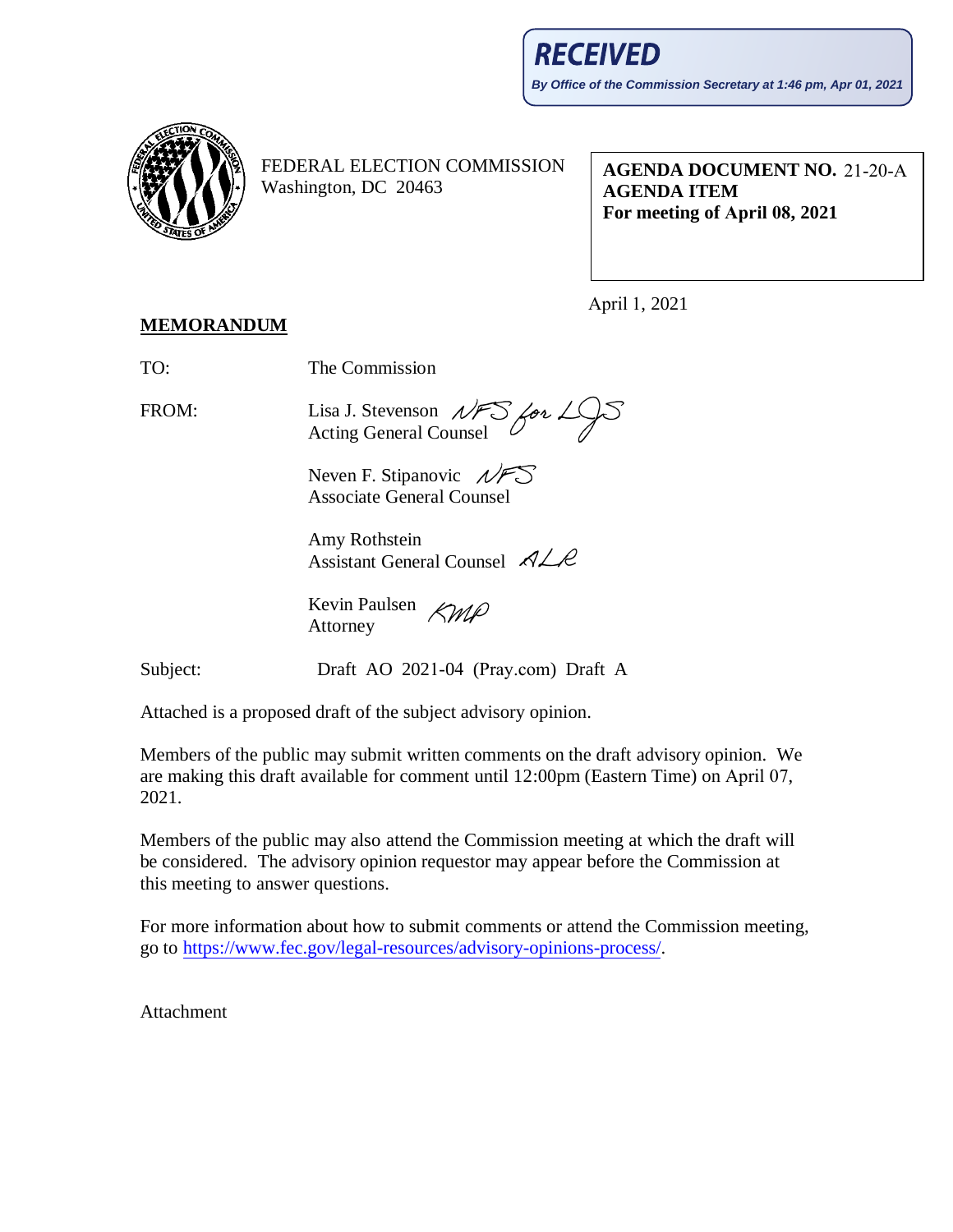| $\mathbf{1}$<br>$\mathbf{2}$       | <b>ADVISORY OPINION 2021-04</b>                                                               |
|------------------------------------|-----------------------------------------------------------------------------------------------|
| 3<br>$\overline{4}$<br>5<br>6<br>7 | Michael Lynn<br><b>Chief Financial Officer</b><br><b>DRAFT A</b><br>Pray.com<br>Mike@Pray.com |
| $8\,$<br>9                         | Dear Mr. Lynn:                                                                                |
| 10                                 | We are responding to your request on behalf of Pray.com for an advisory opinion               |
| 11                                 | concerning the application of the Federal Election Campaign Act, 52 U.S.C. §§ 30101-45        |
| 12                                 | (the "Act"), and Commission regulations to Pray.com's proposal to invite Members of           |
| 13                                 | Congress to produce five-minute audio and video statements discussing matters of faith        |
| 14                                 | that it will share with users of its digital platforms. The Commission concludes that the     |
| 15                                 | Act and Commission regulations would not prohibit Pray.com from engaging in the               |
| 16                                 | activity as proposed, because the activity would not result in coordinated communications     |
| 17                                 | or otherwise provide a prohibited corporate in-kind contribution to participating Members     |
| 18                                 | who are also candidates for federal office ("Member-Candidates"). <sup>1</sup>                |
| 19                                 | <b>Background</b>                                                                             |
| 20                                 | The facts presented in this advisory opinion are based on your letter received on             |
| 21                                 | February 18, 2021. Pray.com is a for-profit corporation that operates a mobile                |

application and website that provide users with faith-based digital content. Users of

 $\mathbf{1}$  The request asks generally whether the proposed activities involving Members of Congress are permissible under relevant provisions of the Act and Commission regulations. *See* Advisory Opinion Request at AOR001. This advisory opinion, however, addresses only the proposed activities involving Members of Congress who are also candidates for federal office, because neither the Act nor Commission regulations apply to the activities described in the request involving individuals who are not candidates for federal office. *See* 11 C.F.R. § 112.1(a) (any person may request an advisory opinion "concerning the application of the Act . . . or any regulation prescribed by the Commission"). Additionally, the Commission expresses no opinion concerning any aspects of the proposed activities that fall within the jurisdiction of the House Ethics Committee, General Counsel of the House of Representatives, Senate Select Committee on Ethics, or Office of Senate Legal Counsel.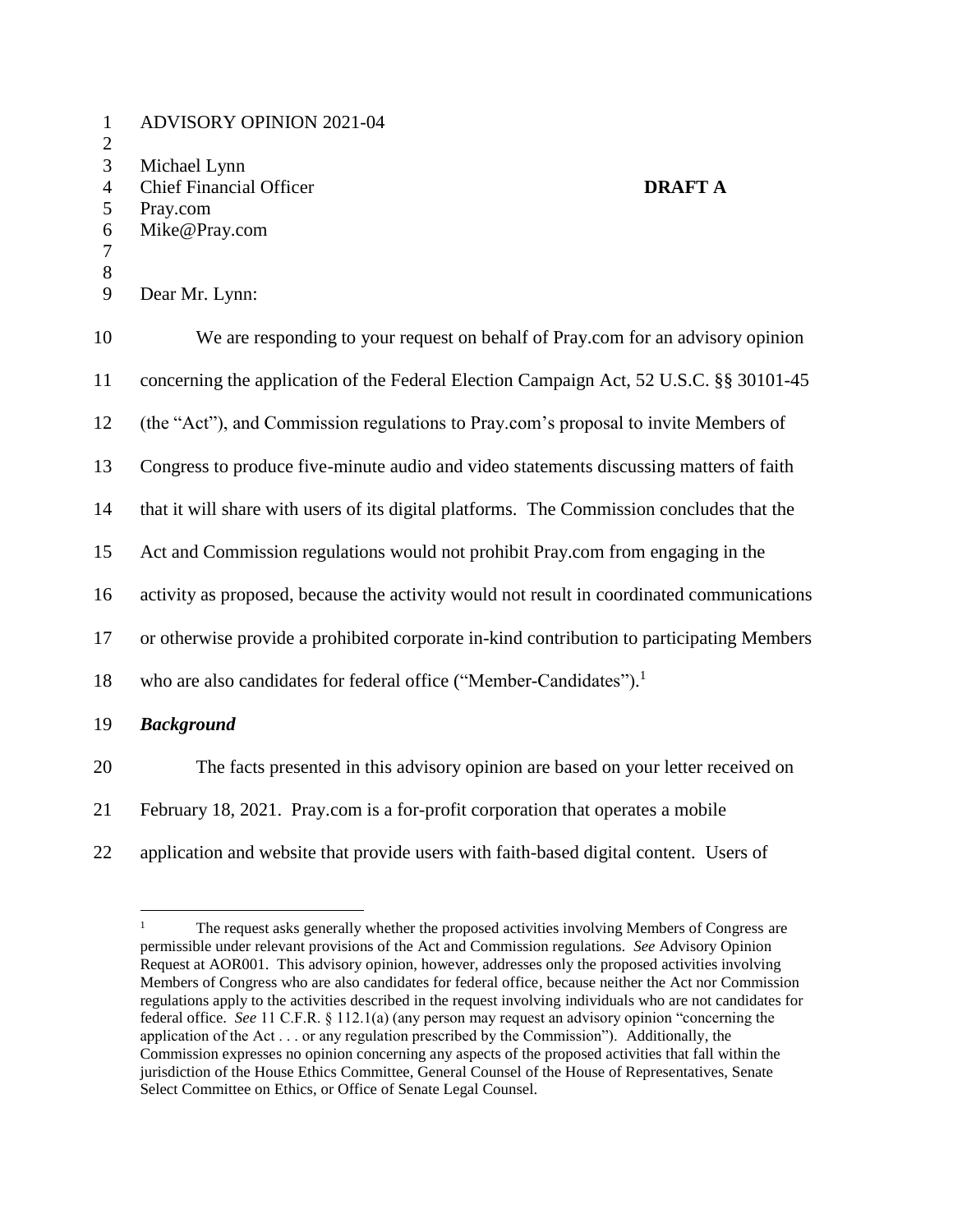Pray.com's platforms can access "faith-based audio content" and "connect directly with 2 faith leaders and explore faith communities. $\frac{1}{2}$  The mobile application is free to download. Sixty percent of the digital content is available through the application and website at no cost; the remaining 40% of Pray.com's digital content, however, is only accessible with a paid subscription.

 Pray.com proposes to feature audio and video statements by Members "on the 7 subject of prayer" and other matters of faith on its digital platforms.<sup>3</sup> Pray.com will invite all Members, irrespective of party, to record and submit a five-minute, self- narrated segment for its platforms. Pray.com will encourage participating Members to respond to a list of prepared prompts, including "[w]hat does the power of prayer mean to 11 you?" and "[w]hat is your favorite Bible verse and why?"<sup>4</sup> Members will have "full creative approval" over their own segments; "however, Pray.com will reserve the right to edit the [recorded] message if the Member deviates from the topic of the script regarding 14 prayer."<sup>5</sup> Members' statements will be accessible to all Pray.com users for free; access will not be limited to paid subscribers. Pray.com may also include Members' statements in its advertisements on various media (including social media and television) "as a way 17 to showcase the breadth of content offered on the Pray.com platform."<sup>6</sup>

 $\overline{a}$ 

<sup>2</sup> AOR001.

<sup>3</sup> *Id.*

<sup>4</sup> *Id.* Pray.com's other prompts for participants to address include: (1) "Who are you, where are you from, and where do you live today"; (2) "Give us a quick high-level overview of what you do"; (3) "Why is faith a requirement for successful leadership?"; and (4) "What positive message of hope and encouragement can you give to people during these challenging times?". *Id.*

<sup>5</sup>

<sup>6</sup> AOR001-02.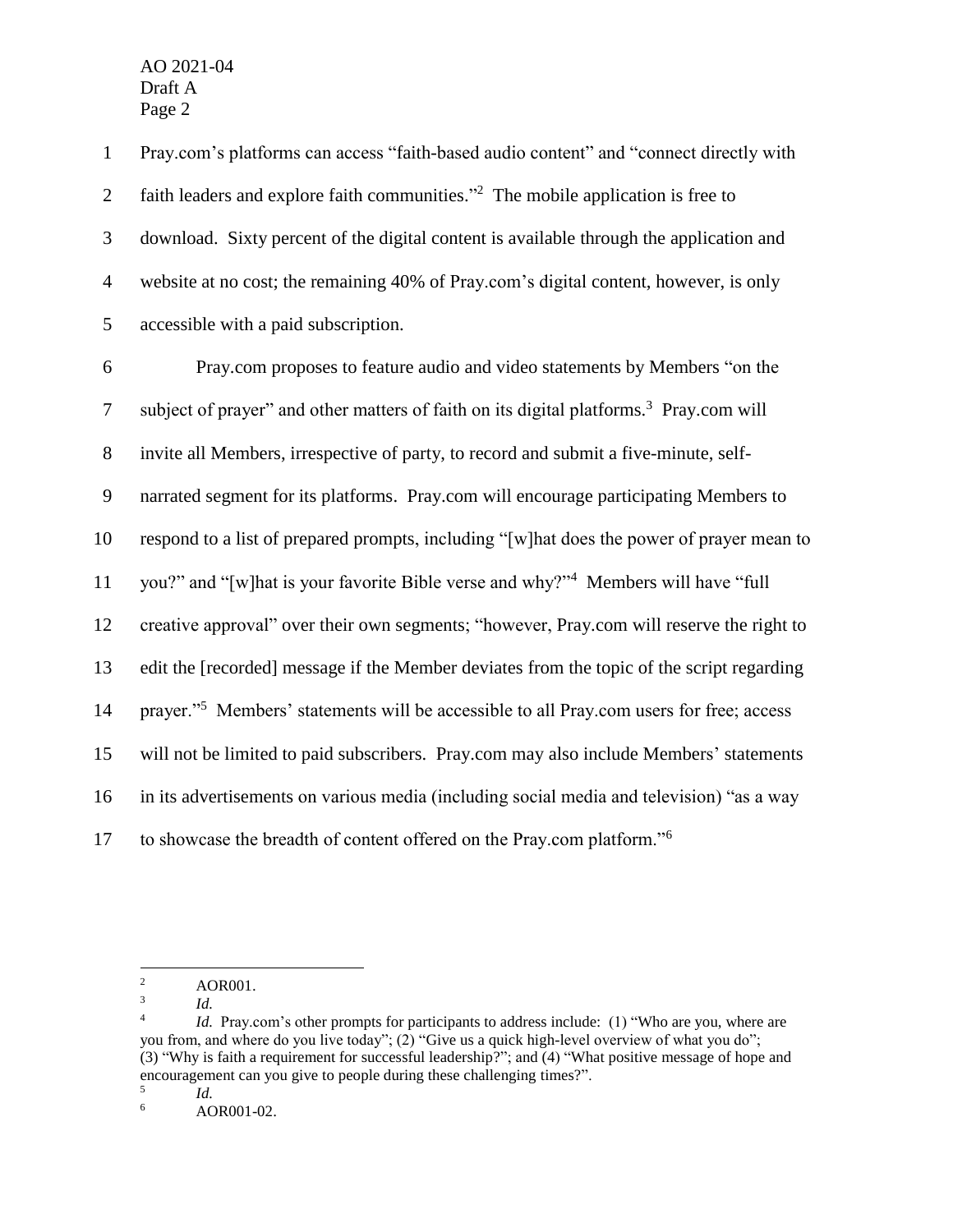*Question Presented*<sup>7</sup> 1

| $\mathbf{2}$   | Will Pray.com's posting of Member-Candidates' statements on its digital                                  |
|----------------|----------------------------------------------------------------------------------------------------------|
| 3              | platforms be a "coordinated communication" or otherwise provide a prohibited                             |
| $\overline{4}$ | corporate in-kind contribution to the participating Member-Candidates?                                   |
| 5              | <b>Legal Analysis and Conclusion</b>                                                                     |
| 6              | No, Pray.com's posting of Member-Candidates' statements on its digital                                   |
| 7              | platforms will not be a "coordinated communication" or otherwise provide a prohibited                    |
| 8              | corporate in-kind contribution to the participating Member-Candidates.                                   |
| 9              | The Act and Commission regulations prohibit corporations from making                                     |
| 10             | contributions to candidates. <sup>8</sup> A "contribution" includes "any gift, subscription, loan,       |
| 11             | advance, or deposit of money or anything of value made by any person for the purpose of                  |
| 12             | influencing any election for Federal office." <sup>9</sup> For corporations, the term "contribution"     |
| 13             | also includes "any direct or indirect payment, distribution, loan, advance, deposit, or gift             |
| 14             | of money, or any services, or anything of value to any candidate, campaign                               |
| 15             | committee, or political party or organization, in connection with any [federal] election." <sup>10</sup> |
| 16             | "Anything of value" encompasses all in-kind contributions, including the provision of                    |
| 17             | goods or services without charge or at less than the usual and normal charge. <sup>11</sup>              |

 $\tau$ <sup>7</sup> The Commission does not address any "personal use" issues potentially arising under the Act or Commission regulations if Members use campaign devices to record and submit their statements, as such issues are both hypothetical and concern the activities of third parties and therefore do not qualify as an advisory opinion request. *See* 11 C.F.R. § 112.1(b).<br><sup>8</sup> See 52 JJS C & 30118(a): 11 C F R & 114

<sup>8</sup>  $\text{See } 52 \text{ U.S.C. } 830118(a); 11 \text{ C.F.R. } 8114.2(b)(1).$ <br>
9  $52 \text{ U.S. C. } 830101(8)(4)(i): 11 \text{ C FR. } 810052(a)$ 

<sup>9 52</sup> U.S.C. § 30101(8)(A)(i); 11 C.F.R. § 100.52(a).<br>
<sup>10</sup> 52 U.S.C. § 30118(b)(2): 11 C.F.R. § 114 1(a)(1).

<sup>&</sup>lt;sup>10</sup> 52 U.S.C. § 30118(b)(2); 11 C.F.R. § 114.1(a)(1).<br><sup>11</sup> 11 C F R § 100 52(d)(1)

<sup>11</sup> C.F.R. § 100.52(d)(1).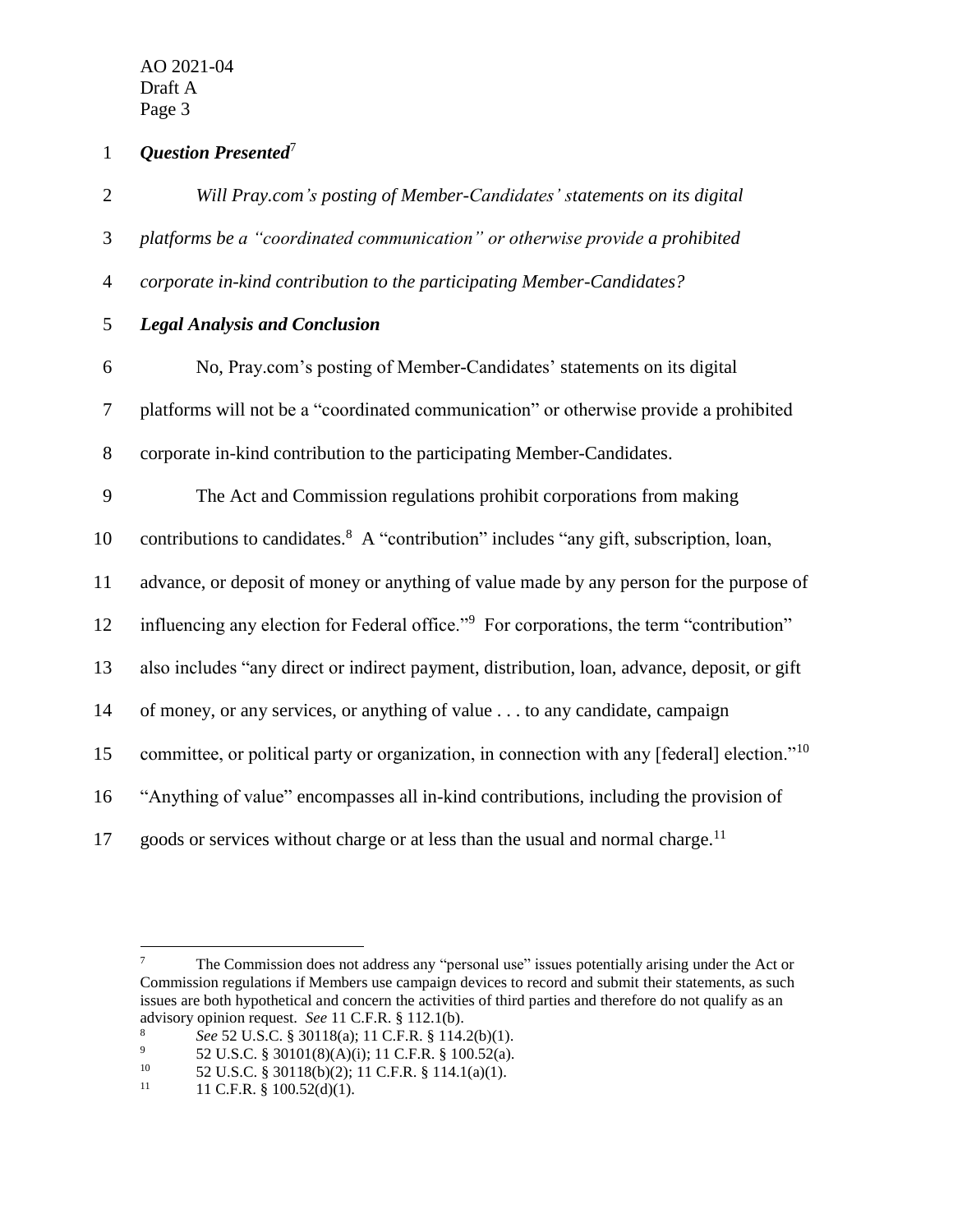| $\mathbf{1}$   | Under the Act and Commission regulations, a third-party's payment for a                             |
|----------------|-----------------------------------------------------------------------------------------------------|
| $\overline{2}$ | communication coordinated with a candidate, a candidate's authorized committee, or                  |
| 3              | their agents is an in-kind contribution to the candidate. <sup>12</sup> Any person prohibited from  |
| $\overline{4}$ | making contributions or expenditures under the Act or Commission regulations is thus                |
| 5              | prohibited from paying for a coordinated communication. <sup>13</sup> Because the Act prohibits     |
| 6              | corporations from making contributions to candidates, corporations may not pay for                  |
| $\tau$         | coordinated communications. <sup>14</sup>                                                           |
| 8              | To determine whether a communication constitutes a "coordinated                                     |
| 9              | communication" with a candidate, Commission regulations prescribe a three-prong test. <sup>15</sup> |
| 10             | First, the communication must be paid for, in whole or in part, by a person other than the          |
| 11             | candidate or the candidate's authorized committee (the "payment prong"). <sup>16</sup> Second, the  |
| 12             | communication must satisfy one of five content standards (the "content prong"). <sup>17</sup>       |
| 13             | Finally, the communication must satisfy one of five conduct standards (the "conduct"                |
| 14             | prong"). $18$                                                                                       |
| 15             | In this instance, a Member-Candidate's statement would not be a "coordinated"                       |
| 16             | communication" because it would not satisfy the content prong. This prong of the                    |

17 coordinated communication analysis applies only to communications that are either a

 $12$ <sup>12</sup> *See* 52 U.S.C. § 30116(a)(7)(B)(i); 11 C.F.R. §§ 109.21(a), (b)(1).<br><sup>13</sup> 11 C F R § 109.22

 $^{13}$  11 C.F.R. § 109.22.

 $\frac{14}{15}$  *Id.* 

<sup>15</sup> *See id*. § 109.21(a).

<sup>&</sup>lt;sup>16</sup> *Id.* § 109.21(a)(1).<br><sup>17</sup> *Id.* 88.109.21(a)(2)

<sup>&</sup>lt;sup>17</sup> *Id.* §§ 109.21(a)(2), (c).<br><sup>18</sup> *Id.* §§ 109.21(a)(3), (d)(1

Id. §§ 109.21(a)(3), (d)(1)-(5).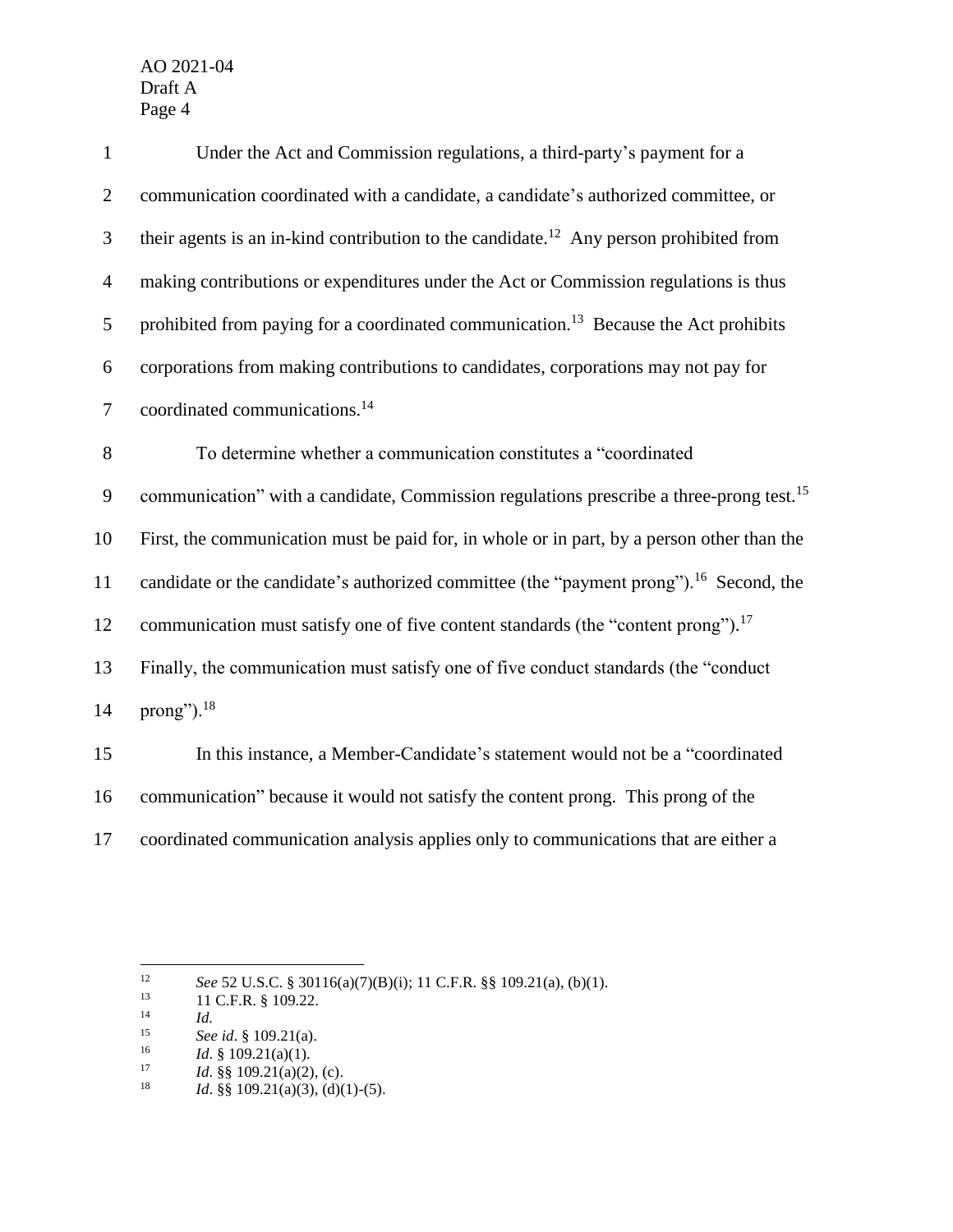| $\mathbf{1}$   | "public communication" <sup>19</sup> or an "electioneering communication." <sup>20</sup> Communications" |
|----------------|----------------------------------------------------------------------------------------------------------|
| $\overline{2}$ | made over the internet are expressly exempt from the definition of "public"                              |
| 3              | communication," unless they are placed for a fee on another person's website. <sup>21</sup>              |
| $\overline{4}$ | Similarly, any communication "over the internet" cannot be an electioneering                             |
| 5              | communication. <sup>22</sup> Because Pray.com proposes to disseminate Member-Candidates'                 |
| 6              | statements exclusively "over the internet" on Pray.com's own website and digital                         |
| $\tau$         | application, and not for a fee on another person's website, these communications will be                 |
| 8              | neither public communications nor electioneering communications. <sup>23</sup> Accordingly,              |
| 9              | Pray.com's dissemination of Member-Candidates' statements as proposed will not                           |
| 10             | constitute "coordinated communications" under 11 C.F.R. $\S$ 109.21. <sup>24</sup>                       |
| 11             | Moreover, the Commission has previously considered whether for-profit                                    |
| 12             | corporations like Pray.com may post candidate-provided content on their own digital                      |
| 13             | platforms without making an in-kind contribution to the candidates. In Advisory Opinion                  |

 $\overline{a}$ 

<sup>19</sup> *Id.* § 109.21(c)(2)-(5). A "public communication" is "a communication by means of any broadcast, cable, or satellite communication, newspaper, magazine, outdoor advertising facility, mass mailing, or telephone bank to the general public, or any other form of general public political advertising." *Id.* § 100.26; *see also* 52 U.S.C. § 30101(22).

<sup>11</sup> C.F.R.  $§$  109.21(c)(1). The term "electioneering communication" applies only to communications that are "publicly distributed by a television station, radio station, cable television system, or satellite system." *Id.* §§ 100.29(b)(1), (c)(1); *see also* 52 U.S.C. § 30104(f)(3)(A)(i).

<sup>&</sup>lt;sup>21</sup> 11 C.F.R. § 100.26.<br>
<sup>22</sup> *Id.* § 100.29(c)(1)

<sup>&</sup>lt;sup>22</sup> *Id.* § 100.29(c)(1).<br><sup>23</sup> See Advisory Opini

<sup>23</sup> *See* Advisory Opinion 2011-14 (Utah Bankers Association) at 4-5 (concluding that requestor's communications exclusively on requestor's own website and in its emails cannot be "coordinated communications" and their costs are not in-kind contributions).

<sup>&</sup>lt;sup>24</sup> The request indicates that Pray.com may consider using clips of Member-Candidates' statements in its advertisements on various media platforms, including social media and television. The Commission notes that distributing Member-Candidates' statements in paid advertising could raise issues under the coordinated communication and electioneering communication regulations. *See* 11 C.F.R. §§ 100.29, 109.21. Pray.com is welcome to submit an advisory opinion request containing sufficient facts for the Commission to address any specific questions that it might have about the application of the Act and Commission regulations to such advertisements.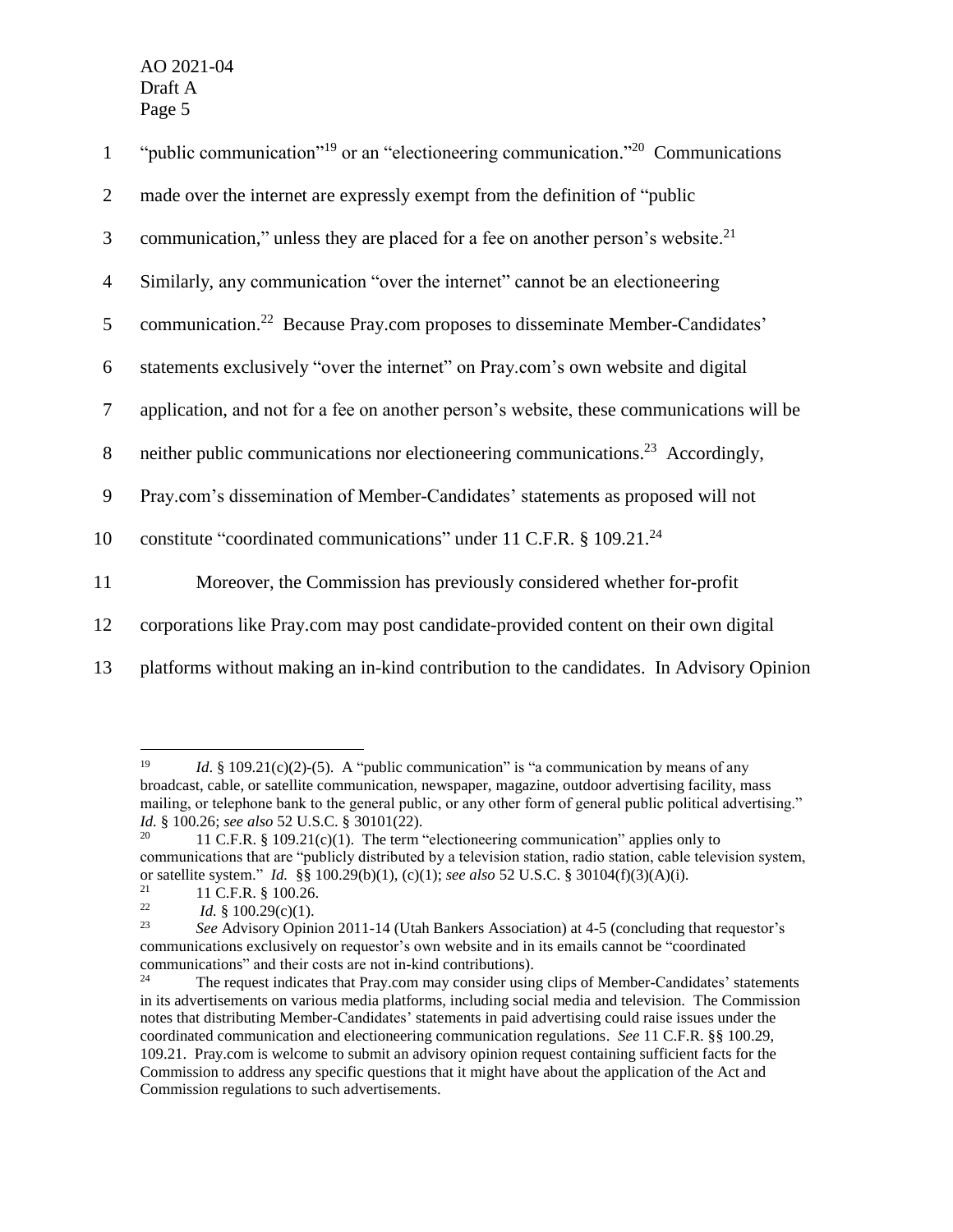$\overline{a}$ 

| $\mathbf{1}$   | 2012-22 (skimmerhat) and Advisory Opinion 2014-07 (Crowdpac), for instance, the                     |
|----------------|-----------------------------------------------------------------------------------------------------|
| $\overline{2}$ | Commission considered whether corporations in the business of matching contributors to              |
| 3              | candidates through the corporations' online platforms or websites would themselves                  |
| $\overline{4}$ | make contributions by allowing candidates to post their biographical information and                |
| 5              | issue positions on those websites. The Commission concluded that no contributions                   |
| 6              | would result where the corporations acted to advance their commercial interests rather              |
| $\tau$         | than to influence a federal election. <sup>25</sup> Similarly, outside of the internet context, the |
| $8\,$          | Commission has previously determined that financing a candidate's platform for speech               |
| 9              | will not result in an in-kind contribution where the invitation to speak is based on an             |
| 10             | individual's status as a legislator rather than as a candidate, and the candidate's remarks         |
| 11             | do not contain express advocacy or solicit contributions. <sup>26</sup>                             |
| 12             | Here, Pray.com proposes to invite all Members, irrespective of party and                            |
| 13             | candidate status, to provide statements for its platforms. This fact indicates that invitees        |
| 14             | will be asked to participate due to their status as legislators rather than as candidates.          |
| 15             | Furthermore, Pray.com will provide participating Members with a list of questions and               |

<sup>25</sup> Advisory Opinion 2012-22 (skimmerhat) at 7-8 (internal citations omitted); Advisory Opinion 2014-07 (Crowdpac) at 8-9 (relying on Advisory Opinion 2012-22 (skimmerhat) for this proposition and noting that requestor's proposal "to allow candidates to provide content through videos, [rather than] through graphics or text, does not materially distinguish [its] proposal from those previously approved by the Commission"); *see also* Advisory Opinion 2015-12 (Ethiq) at 3 (finding no contribution resulted from corporation's compiling and displaying candidate information on its digital application to help users identify candidates to whom they might contribute).

<sup>26</sup> *See* Advisory Opinion 1992-06 (Duke) at 3-4 (concluding that university's payment of honorarium and travel expenses to presidential candidate is not a contribution if candidate does not solicit contributions or support or discuss candidacy in speech); Advisory Opinion 1996-21 (National Right to Life Conventions) at 5 (concluding that no contribution resulted from non-profit's invitation for Members to give speeches on pro-life issues at convention because invitations were based on their roles as legislators, not candidates, and speeches staged in manner that did not allow candidates to expressly advocate or solicit contributions).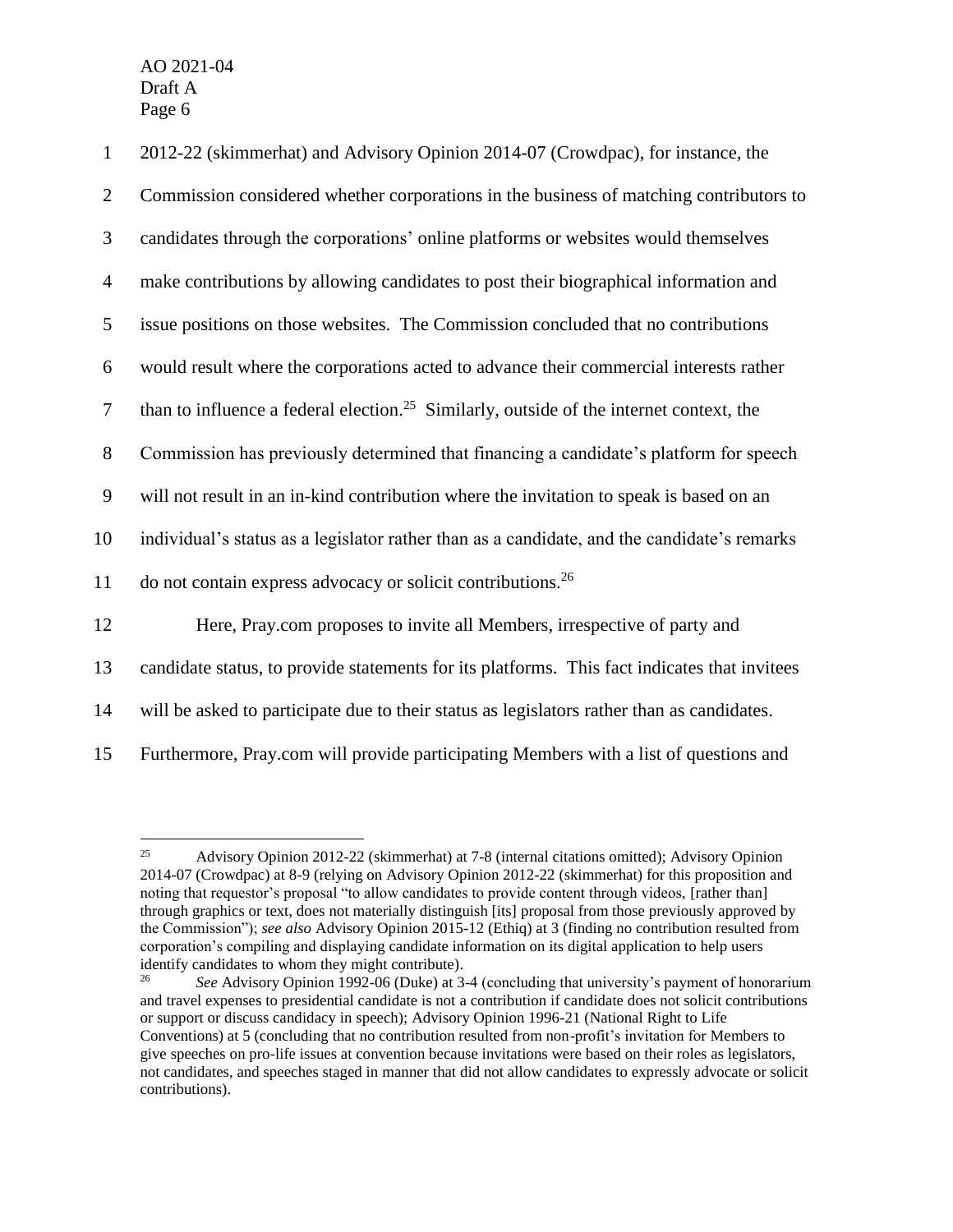prompts that relate to general biographical and professional information and the Members' personal views on matters of faith — the very content that Pray.com is in the business of providing to its users. The posting of their statements would thus serve Pray.com's commercial interests by increasing the volume of its freely-accessible faith- based content and potentially attracting users from diverse ideological backgrounds to its platforms—some of whom, presumably, would then choose to become paid subscribers 7 to access the platforms' "premium" content.<sup>27</sup> Moreover, Pray.com will reserve the right to edit audio or video content if the participating "Member deviates from the topic of the 9 script regarding prayer."<sup>28</sup> Limiting the content of the statements to matters of faith indicates that their dissemination by Pray.com will be even less election-related than the 11 proposals that the Commission previously found not to provide in-kind contributions.<sup>29</sup> Accordingly, the Commission concludes that Pray.com would not make corporate in-kind contributions to participating Member-Candidates by posting their statements on its digital platforms. This response constitutes an advisory opinion concerning the application of the

 Act and Commission regulations to the specific transaction or activity set forth in your request. *See* 52 U.S.C. § 30108. The Commission emphasizes that, if there is a change in any of the facts or assumptions presented, and such facts or assumptions are material to a conclusion presented in this advisory opinion, then the requestor may not rely on that

 *See* AOR001-02 (stating requestor's desire to utilize Member Statements to "showcase the breadth of [its] content").

<sup>&</sup>lt;sup>28</sup> AOR001.<br><sup>29</sup> See Advis

 *See* Advisory Opinion 2014-07 (Crowdpac) at 8-9; Advisory Opinion 2012-22 (skimmerhat) at 7- 8; s*ee also* Advisory Opinion 1996-11 (National Right to Life Conventions) (approving non-profit's proposal to host candidate-speakers even where speakers' candidacy acknowledged in pre-speech introductions at event and remarks address issue that is also issue in candidate's campaign).